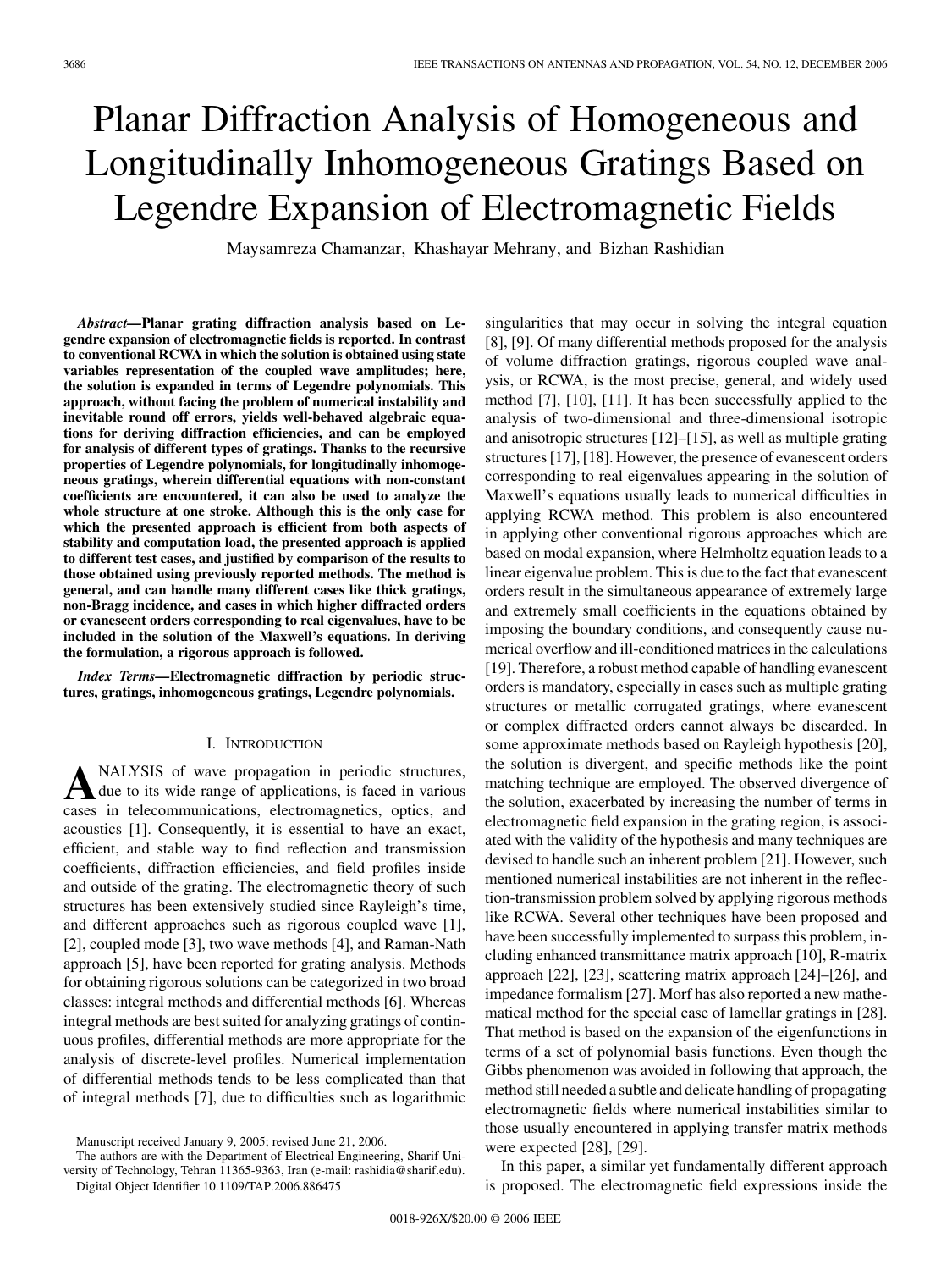grating which are the solutions of Helmholtz equation are expanded in terms of orthogonal Legendre polynomials. Then the solution is examined in a Hilbert space spanned by the polynomials. The method yields numerically stable results [19] and compared with other approaches based on modal method by Fourier expansion (MMFE), could enjoy a better convergence rate. The cost of the strong stability and generality of the proposed approach is its larger computation load in comparison to other approaches [10], [21]–[25] already devised for stabilizing conventional methods. These points are further elucidated in Section III. Therefore, the presented method can be best employed for analysis of gratings with inhomogeneous longitudinal permittivity profiles, where the computation load is cost-effective. Some examples on such structures are given in Section IV.

This paper is arranged as follows: polynomial expansion formulation of electromagnetic fields for the general case of planar slanted gratings is discussed in Section II. In Section III, numerical stability of the proposed method and its computational burden are investigated, wherein the results obtained by applying polynomial expansion method are compared to those obtained by applying the conventional RCWA modal expansion approach. Also, in this section convergence rate of the presented approach is studied in regard to the retained number of space harmonics and number of polynomial terms kept for expanding each space harmonic. Further numerical examples including frequency selective structures and inhomogeneous gratings, are investigated in Section IV. Finally, conclusions are made in Section V.

# II. POLYNOMIAL EXPANSION ANALYSIS: FORMULATION AND DISCUSSION

In this section, the electromagnetic field expressions inside the grating are expanded in terms of orthogonal Legendre polynomials [30], [31]. This novel electromagnetic field expression, in accordance with Floquet theorem, is then substituted in Helmholtz equation; appropriate boundary conditions are applied, and finally the unknown expansion coefficients and diffraction efficiencies are found. It should be noticed that expansion of the electromagnetic field expressions in a complete space spanned by orthogonal polynomial basis functions is a nonharmonic expansion [31], which has some advantages. First, the equations become algebraic rather than transcendental; being easier to manipulate. Second, this approach works properly even in those special cases in which other methods usually fail to render numerically stable results. Third, it can easily handle longitudinally inhomogeneous gratings, where the overall structure is analyzed in one stroke, eliminating the need for breaking the structure into many homogeneous sublayers.

A general form of a slanted grating is shown in Fig. 1. Here, the permittivity is assumed to be a general periodic function of  $x'$ 

$$
\varepsilon(x' + \Lambda_G) = \varepsilon(x')
$$
 (1)

where  $\Lambda_G$  is the grating period. Inside the grating, the Helmholtz equation can be easily derived as [32]

$$
\nabla^2 E_y(x', z') + k^2 \varepsilon(x') E_y(x', z') = 0 \tag{2}
$$



Fig. 1. Planar Slanted Grating.

for TE polarization, where  $k = (2\pi)/(\lambda)$  is the free space wavevector, and as

$$
\nabla^2 U_y(x', z') + k^2 N^2(x') U_y(x', z') = 0 \tag{3}
$$

for TM polarization, where , and  $n$  is the refractive index,  $n'$  and  $n''$  represent the first and the second derivative of the refractive index profile, respectively. For the case of lamellar gratings, (3) is not applicable for analysis of TM polarization and a different scheme [15], [16] need to be employed.

The relation between  $(x, z)$  coordinates and  $(x', z')$  coordinates is simply a clockwise rotation of coordinates expressed by

$$
\begin{cases}\nx' = x \sin(\phi) + z \cos(\phi) \\
z' = -x \cos(\phi) + z \sin(\phi).\n\end{cases} (4)
$$

Since  $\varepsilon$  is a periodic function of  $x'$ , Floquet theorem gives the general form of the solution of (2) for the TE case as [1]

$$
E_y(x,z) = \sum_{i=-\infty}^{+\infty} S_i(z)e^{-j(\overrightarrow{K}_2 - i\overrightarrow{K}_G).\overrightarrow{r}} \tag{5}
$$

where  $K_2 = K_{2x}\hat{x} + K_{2z}\hat{z}$  is the wavevector of the refracted wave if region II were not periodic and were replaced by a medium of average permittivity, and  $\overrightarrow{K_G}$  =  $(2\pi)/(\Lambda_G)$ [sin $(\phi)\hat{x} + \cos(\phi)\hat{z}$ ] is the grating vector. The index i running from  $-\infty$  to  $+\infty$  denotes the *i*th space harmonic corresponding to the  $i$ th diffracted order in regions I and III. Numerically, expansion of the transverse electric field in terms of infinite number of space harmonics (5) should be inevitably truncated to  $N$  number of terms. For dielectric gratings, all the space harmonics corresponding to propagating Floquet orders should be retained in the preceding expansion, where only a few of those terms corresponding to evanescent Floquet orders are needed to be included. In contrast, more space harmonics are needed to be kept for absorption gratings. Notwithstanding, this rule of thumb is seriously criticized in following sections.

The rest of this section is divided into three subsections; firstly, the expansion of electromagnetic fields inside the grating in terms of the Legendre polynomials is discussed. Secondly, this expansion is further investigated for the case of longitudinally inhomogeneous gratings, where the key properties of Legendre polynomials suitable for analyzing inhomogeneous gratings are introduced. Finally, applying the appropriate boundary conditions is commonly discussed for both homogeneous and inhomogeneous gratings.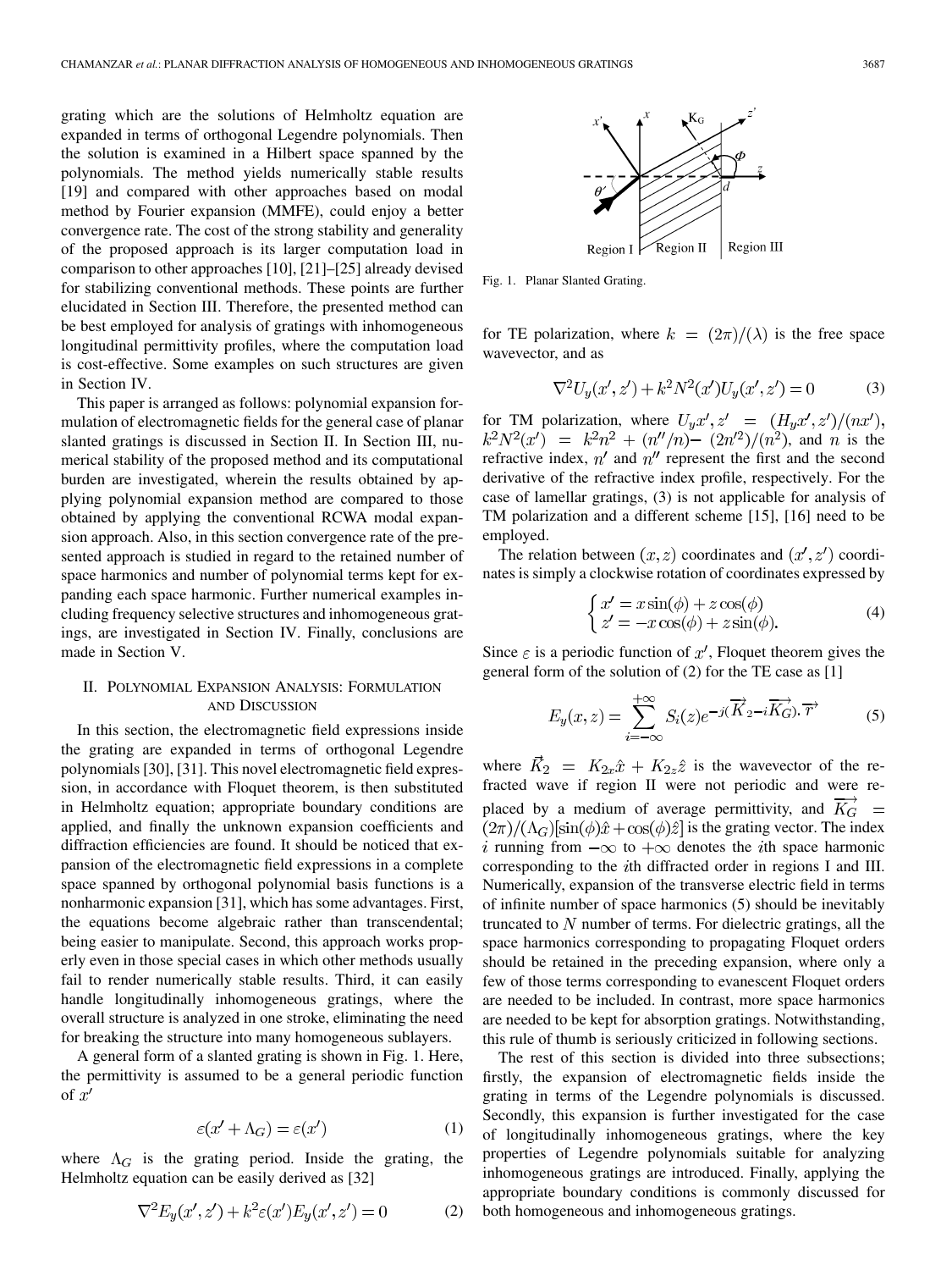## *A. Electromagnetic Field Expansion Inside Longitudinally Homogeneous Gratings*

For the case of longitudinally homogeneous gratings,  $\varepsilon$  is a periodic function and it can be expanded in terms of its Fourier series as

$$
\varepsilon(x,z) = \sum_{h} \tilde{\varepsilon}_{h} e^{jh \overrightarrow{K_{G}} \cdot \overrightarrow{r}}
$$
 (6)

where  $\tilde{\varepsilon}_h = 2/\Lambda_G \int_0^{\Lambda_G} \varepsilon(x') e^{-jh} \overrightarrow{K_G} \cdot \overrightarrow{r} dx'$  is the Fourier component of the grating permittivity.

Substituting this form of the solution, i.e., (5) into the Helmholtz equation (2) and doing algebraic manipulations, one gets rigorous coupled-wave equations [1]

$$
\frac{d^2S_i(z)}{dz^2} - j2[K_{2z} - iK_{\text{Gz}}] \frac{dS_i}{dz} \n+ [i(m'-i)K_G^2 - K_2^2] S_i(z) + k^2 \sum_p \varepsilon_{i-p} S_p(z) = 0.
$$
 (7)

Here,  $p = i - h, m' = \frac{2K_2}{K_G} \cos(\theta - \phi)$ , and the refracted angle  $\theta$  is defined as  $\sin(\theta) = (K_{2x})/(K_2)$ . It should be noticed that  $m'$  becomes an integer whenever the  $m'$ th Bragg condition is satisfied.

In the case of longitudinally homogeneous gratings, (7) becomes a set of constant coefficient differential equations representing a linear shift invariant system which can be solved by following the standard state variables method. That is the solution can be expanded in terms of the eigenvectors of the coefficient matrix, whose dimension is  $2N \times 2N$ , where N is the total number of retained space harmonics, i.e.,  $S_i(z)$ s. It should be noted that the exact solution is obtained by keeping infinite number of space harmonics; however, the truncation to  $N$  space harmonics is inevitable. Here, instead of following the standard state variables method,  $S_i(z)$  are expanded in terms of Legendre polynomials

$$
S_i(z) = \sum_{m=0}^{+\infty} q_m^i P_m(\xi), \xi = \frac{2z - d}{d} \tag{8}
$$

where  $P_m(\xi)$  terms are the normalized Legendre polynomials,  $q_m^i$  s are the expansion coefficients to be determined later, and in accordance with Fig. 1 and Fig. 4,  $d$  stands for the grating thickness. It should be noticed that the vector space spanned by Legendre polynomials is a complete one [31], and each  $S_i(z)$  can be expanded in terms of them. However, in practice the expansion of (8) is truncated to a finite number of polynomial terms and acceptable number of polynomial terms depends on the amount of energy coupled to each polynomial, and the required level of accuracy. Although, truncating the polynomial expansion given in (8) is inevitable, the introduced error is shown to be negligible. It should be also noticed that the interdependency of  $N$ , determining the accuracy of each space harmonic inside the grating, and number of diffraction orders outside the grating are now faded by introducing polynomial expansion bringing a new degree of freedom  $M_i$ , where the first  $M_i$  terms of the polynomial expansion (8) are retained and higher order terms are ne-

glected. The truncated polynomial expansion is then inserted in (7) and the corresponding truncation error is minimized by projecting the resultant equation on the polynomial basis functions. Consequently, the following equation is obtained:

$$
r_m^i - jd[K_{2z} - iK_{\text{Gz}}]g_m^i + \left(\frac{d}{2}\right)^2 \left[i(m'-i)K_G^2 - K_2^2\right]q_m^i + \left(\frac{d}{2}\right)^2 k^2 \sum_p \varepsilon_{i-p} q_m^p = 0 \quad (9)
$$

where  $g_m^i = (2m+1) \sum_{l=m+1}^{M_i} q_l^i$  and are the expansion coefficients of the first and the second derivatives in terms of  $q_m^i$ s, respectively.

The  $q_m^i$ s are unknown coefficients of the polynomial basis functions for each space harmonic, that is for each value of  $i$ , there are  $M_i + 1$  number of unknown coefficients. It should be noticed that (9) results in a set of  $M_i - 1$  equations with  $M_i + 1$ unknowns for each space harmonic. Therefore, one needs two further equations, which can be obtained by applying boundary conditions at  $z = 0$  and  $z = d$  [19].

# *B. Electromagnetic Field Expansion Inside Longitudinally Inhomogeneous Gratings*

Now that the set of coupled wave equations, i.e., (7) are solved in the complete space spanned by Legendre polynomials, shift variant types of (7) can also be easily solved; this means longitudinally inhomogeneous grating for which the Fourier components of the permittivity profile are arbitrary functions of  $z$  can be analyzed. In the case of longitudinally inhomogeneous gratings the fringes are directed along the z axis, i.e.,  $\phi = 90^{\circ}$ , and the Fourier expansion in (6) and (19) are carried out along the  $x$ axis where the coefficients are left as functions of  $z$  (or  $\xi$ ), i.e.

$$
\varepsilon(x,z) = \sum_{h} \tilde{\varepsilon}_{h}(z) e^{jh \overrightarrow{K}_{G} \cdot \overrightarrow{r}}
$$
 (10)

where  $\tilde{\varepsilon}_h(z) = (2)/(\Lambda_G) \int_0^{\Lambda_G} \varepsilon(z) e^{-jh\Lambda_G} \, dz$  is the z-dependent Fourier coefficient of the grating permittivity. By substituting this type of permittivity expansion in (7), the resulting equation governing the electromagnetic fields expansion coefficients inside the grating, i.e., (9), becomes shift variant. This equation reads as

$$
r_m^i - j d[K_{2z} - iK_{\rm Gz}]g_m^i
$$
  
+  $\left(\frac{d}{2}\right)^2 \left[i(m'-i)K_G^2 - K_2^2\right] q_m^i$   
+  $\left(\frac{d}{2}\right)^2 k^2 \sum_p \varepsilon_{i-p}(z) q_m^p = 0.$  (11)

Recently, we have proposed a method for analyzing one-dimensional longitudinally inhomogeneous optical structures [33], in which we have employed a recursive property of the Legendre polynomials. Here, in the same manner, this recursive property of Legendre polynomials is used to absorb any  $z$ -dependent co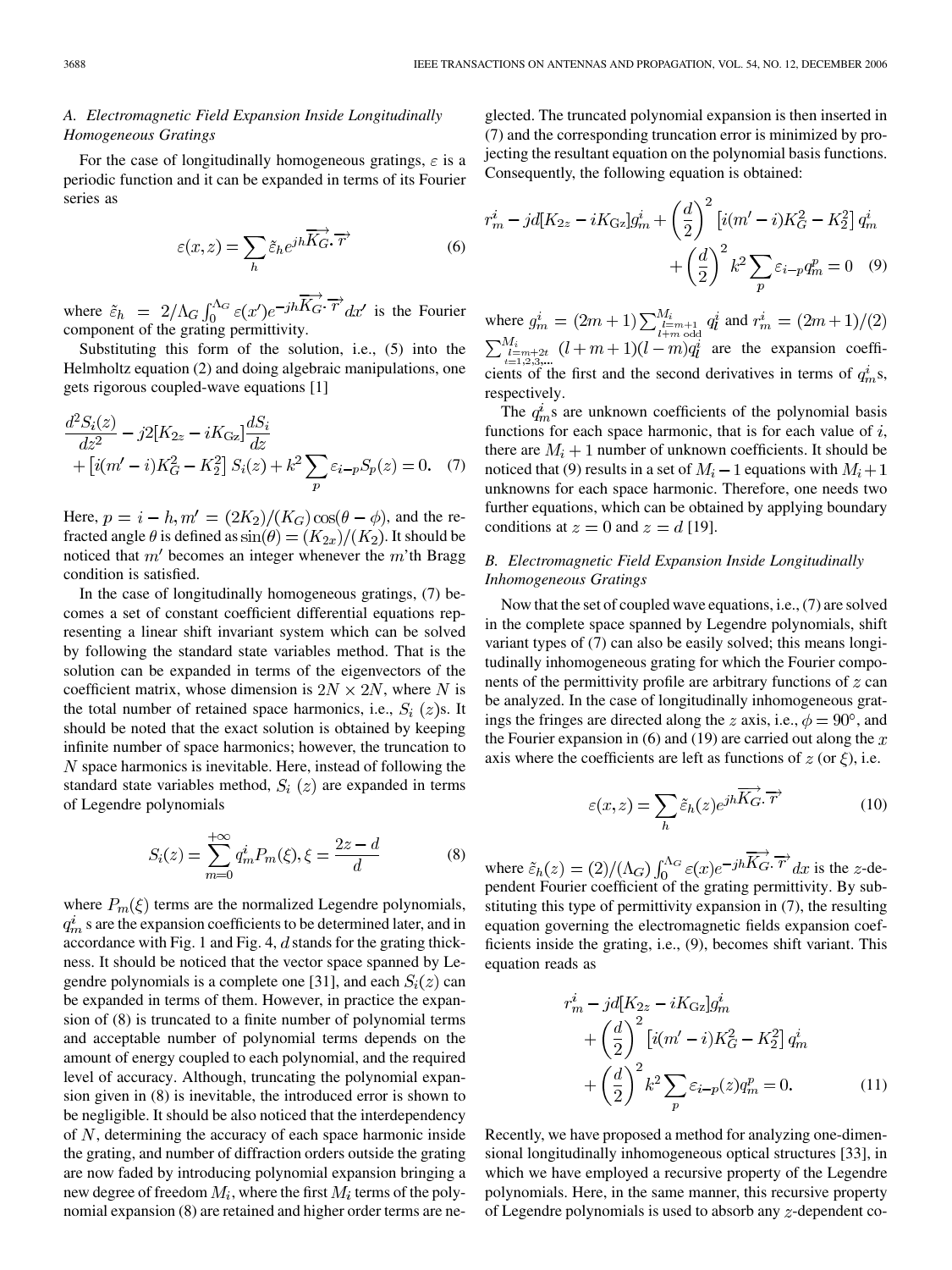efficient of (7) in the polynomial expansion of the space harmonic amplitudes. This proclaimed recursive property is given as [34]

$$
\xi P_m(\xi) = \frac{m+1}{2m+1} P_{m+1}(\xi) + \frac{m}{2m+1} P_{m-1}(\xi). \tag{12}
$$

The above feature indicates that any power of  $\xi$  can be absorbed in Legendre polynomials by successively using of (12). It can be readily shown that

$$
\sum_{m=0}^{+\infty} \xi q_m P_m(\xi) = \sum_{m=0}^{+\infty} \chi_m P_m(\xi) \tag{13-a}
$$

where

$$
\chi_m = \frac{m}{2m-1}q_{m-1} + \frac{m+1}{2m+3}q_{m+1}.
$$
 (13-b)

Having arranged (13-b) in a matrix format, one obtains

$$
[\bar{\chi}_m] = [\chi][\bar{q}_m].\tag{14}
$$

Therefore, once the matrix  $[\chi]$  is generated, any power of  $\xi$  can be easily absorbed in the expansion given in (13), by multiplying the corresponding power of  $[\chi]$  to the vector  $[q_m]$ .

The  $z$ -dependent Fourier coefficients of the permittivity profile in  $(11)$  being any arbitrary function of  $z$  can be interpolated by polynomials in the interval  $0 < \xi < 1$ , i.e.

$$
\varepsilon_h(\xi) \cong \alpha_0 + \alpha_1 \xi + \alpha_2 \xi^2 + \alpha_3 \xi^3 + \dots + \alpha_{N_1} \xi^{N_1} \tag{15}
$$

where  $N_1$  is appropriately chosen so that (15) becomes an acceptable approximation. By inserting  $(15)$  in  $(11)$ , any  $z$  dependence of the permittivity can be absorbed in the Legendre polynomial expansion of  $S_i(z)$ . As far as the resulting equation is still a set of algebraic constant coefficient equations, the rest of the procedure is just the same as the homogeneous case.

Therefore any inhomogeneous structure along the  $z$ -direction can be holistically analyzed by using the proposed method, where the need for breaking the structure into piecewise homogeneous sublayers is eliminated. This way, intensive computation load of multilayer structures analysis is leapfrogged. Some examples on gratings of inhomogeneous longitudinal permittivity profiles are given in subsequent sections.

## *C. Boundary Conditions*

Appropriate boundary conditions can be applied by using the electromagnetic field expressions in regions I and III given in (16) and (17), respectively [1]. They are expanded in terms of the plane waves corresponding to diffracted orders

$$
\overrightarrow{E_1} = \hat{u}_y e^{-j\overrightarrow{K_1} \cdot \overrightarrow{r}} + \hat{u}_y \sum_{i=-\infty}^{+\infty} R_i e^{-j\overrightarrow{K_{1i}} \cdot \overrightarrow{r}} \qquad (16)
$$

$$
\overrightarrow{E_3} = \hat{u}_y \sum_{i=-\infty}^{+\infty} T_i e^{-j\overrightarrow{K_{3i}} \cdot (\overrightarrow{r} - d\hat{z})}.
$$
 (17)

Here,  $R_i$  and  $T_i$  are reflection and transmission coefficients of each diffracted order, respectively. In contrast to the electromagnetic fields inside the grating which are expanded in terms of infinite set of space harmonics, i.e.,  $S_i(z)$ s, electromagnetic fields in regions I and III are expanded in terms of plane waves [35].

Applying the continuity condition of tangential electromagnetic fields by using (5), (8), (16), and (17), eliminating  $R_i$  and  $T<sub>i</sub>$  coefficients, and doing some algebraic manipulations result in

$$
\sum_{m=0}^{M_i} (-1)^m q_m^i \left[ \frac{m(m+1)}{d} + j(K_{1iz} + K_{2z} - iK_{\text{Gz}}) \right]
$$
  
=  $2jK_{1z}\delta_{i0}$ , (18)

$$
\sum_{m=0}^{M_i} q_m^i \left[ \frac{m(m+1)}{d} + j(K_{3iz} - K_{2z} + iK_{\text{Gz}}) \right] = 0. \tag{19}
$$

Considering the fact that each diffracted order outside the grating must be phase matched to its corresponding space harmonic inside the grating at each boundary, one finds

$$
K_{1ix} = K_{1x} - iK_G \sin(\phi) \tag{20a}
$$

$$
K_{3ix} = K_{2x} - iK_G \sin(\phi) \tag{20b}
$$

$$
K_{2x} = K_{1x} = K_0 n_1 \sin(\theta'). \tag{20c}
$$

Now either of (9) or (11), (18), and (19) form a set of  $M_i$  +1 equations, their solution resulting in the values of  $q_m^i$ s. Consequently,  $R_i, T_i$ , and the corresponding diffraction efficiencies can be determined

$$
DE_{1i} = Re\left(\frac{K_{1iz}}{K_{1z}}\right) R_i R_i^*
$$
\n(21)

$$
DE_{3i} = Re\left(\frac{K_{3iz}}{K_{1z}}\right)T_iT_i^*.
$$
 (22)

For lossless dielectric gratings, as a result of energy conservation, one finds

$$
\sum_{i} DE_{1i} + DE_{3i} = 1.
$$
 (23)

For the case of TM polarization, everything is similar to that of TE polarization since (3) resembles to (2). The only difference is in  $N^2(x')$  which is not simply  $\varepsilon(x')$ . However, it is a periodic function whose Fourier expansion can be used instead

$$
N^2(x,z) = \sum_n a_n e^{jn\overrightarrow{K_G} \cdot \overrightarrow{r}}
$$
 (24)

with  $a_n$  being the *n*th Fourier component of  $N^2(x')$ .

Afterward, diffraction efficiencies can be computed by following the same approach already described for TE polarized wave incidence, just by replacing  $E_y$  with  $U_y$  defined as  $U_y$  =  $(H_y)/(n).$ 

The amount of coupling between different space harmonics is related to the harmonic content of  $\varepsilon$  (x') and  $N^2$  (x'). For a sinusoidal permittivity profile, there is more coupling between TM polarized space harmonics than in the TE case. This is due to the fact that the harmonic content of  $N^2(x')$  is richer than that of  $\varepsilon$  (x'), and the spatial variation of TM polarized waves is faster than that of TE polarized waves.

#### III. NUMERICAL STABILITY AND CONVERGENCE PROPERTIES

Numerical instability is one of the limitations in applying RCWA method [15]. Such numerical difficulties are exacerbated by the presence of a large number of evanescent growing and decaying fields and/or increasing the grating layer thickness both of them deteriorating the condition number of matrices involved in applying standard state variable methods.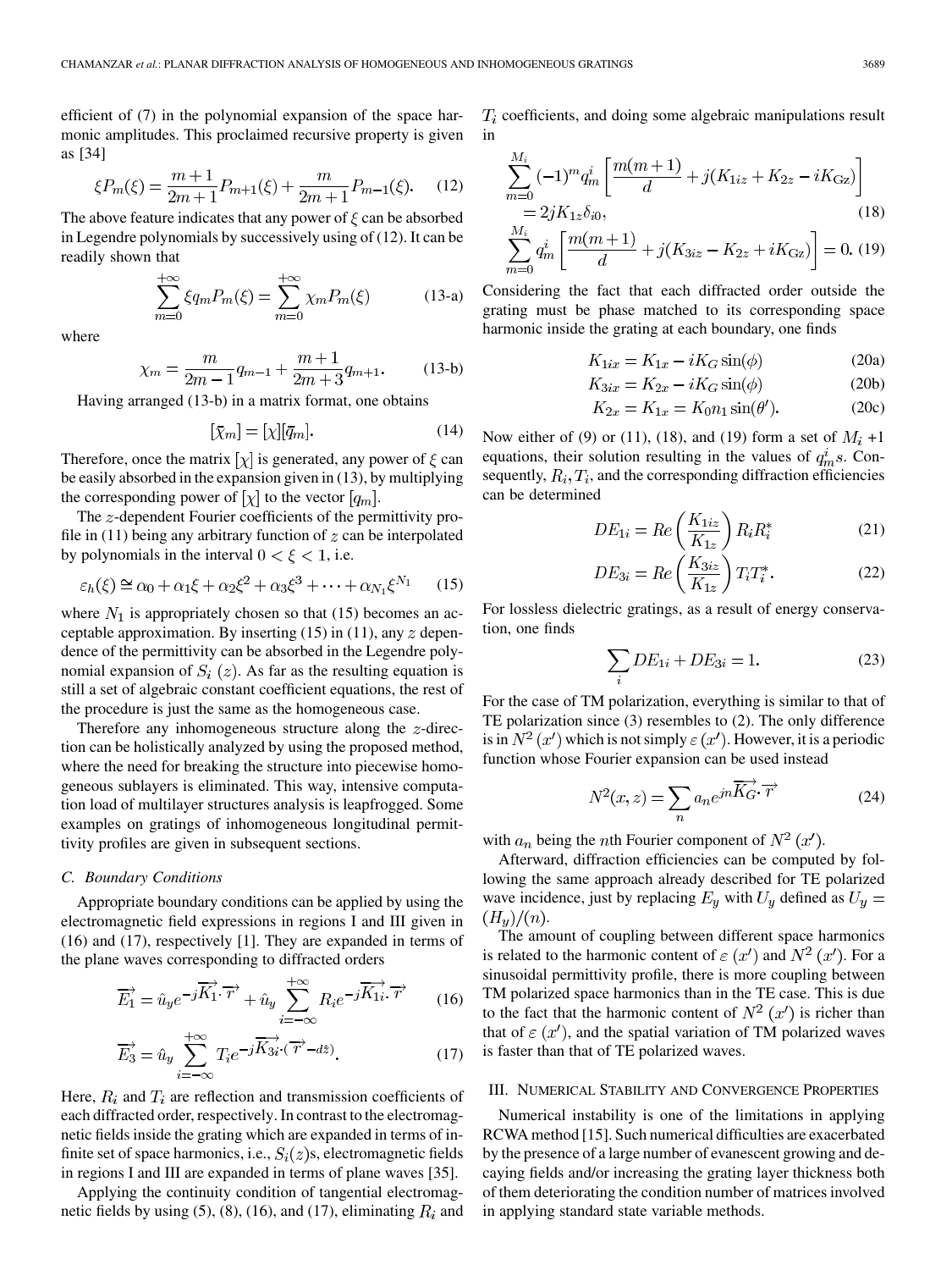Here, by expanding the space harmonics' amplitudes in terms of orthogonal Legendre polynomial bases, the calculation of the eigensolutions is surpassed. In other words, the process of finding eigensolutions of electromagnetic fields inside the grating and the process of applying boundary conditions are combined in finding expansion coefficients. The computation bottlenecks lie in the coefficient matrix assembling and solving the final algebraic system of equations to find expansion coefficients, i.e.,  $q_m^i$ s. The assembling process can be highly accelerated by taking into account that many parts of the coefficient matrix are the same especially when identical  $M_i$ 's are retained for each space harmonic  $S_i(z)$ . Also, the coefficient matrix mostly consists of blocks located on diagonal lines yielding a well-behaved sparse matrix. Consequently, main computational burden lies in determining the coefficients  $q_m^i$ s, i.e., the inversion process of the coefficient matrix.

In order to demonstrate the numerical stability of the proposed method, a reflection dielectric diffraction grating is analyzed as the first numerical example. The values of the grating parameters, referenced to Fig. 1, are given as: grating slant angle  $\phi = 150^{\circ}$ , the angle of incidence satisfying the first Bragg condition  $\theta' = 20^{\circ}$ , the grating permittivity in region II given by  $\varepsilon$   $(x') = 2.25(1 + 0.33 \cos(K_G x'))$ , and dielectric permittivities of regions I and III,  $\varepsilon_I = \varepsilon_{III} = 2.25$ , and the incident wavelength  $\lambda = 1.9284 \Lambda_G$ . In Fig. 2, diffraction efficiencies are plotted versus the normalized thickness  $(d/\Lambda_G)$ , by using conventional RCWA (solid line), and polynomial expansion method proposed in this paper (dashed line). Both TE and TM polarizations are analyzed and an excellent consistency with those results obtained by Gaylord *et al.* [1] is observed. However, it should be noticed that conventional RCWA becomes unstable for grating thicknesses larger than  $5\Lambda_G$ . The results of the proposed method in Fig. 2 are obtained by keeping 8 polynomial terms for TE and 12 polynomial terms for TM polarization.

As another example, a transmission grating is considered with the following parameters:  $\phi = 120^{\circ}$ ,  $\theta' = 42^{\circ}$  (the angle of incidence satisfying the first Bragg condition),  $\varepsilon(x') = 2.25(1 +$  $0.12 \cos(K_G x')$  in region II,  $\varepsilon_I = \varepsilon_{\text{III}} = 2.25$ , and the incident wavelength  $\lambda = 0.6237 \Lambda_G$ . In Fig. 3, diffraction efficiencies corresponding to the zeroth and the first transmitted orders are plotted versus normalized thickness  $(d/\Lambda_G)$  by employing RCWA (solid line), and polynomial expansion method proposed in this paper (dashed line). Again, these results show good agreement with those already reported by Gaylord *et al.* [1]. The proposed results are obtained by keeping 7 polynomial terms for TE and 8 polynomial terms for TM polarization.

It should be noticed that conventional RCWA [1] analysis fails to handle more than four Floquet orders  $(N > 4)$  in both of these examples. In contrast, polynomial expansion method behaves well enough in handling such problems. It is obvious that increasing the number of retained spatial orders improves the achieved accuracy of the truncated expansion of electromagnetic fields given by (5). As stated earlier, it should be noticed that there exist other approaches devised for stabilizing RCWA [10], [22], [24]–[27], which, so long as homogeneous gratings are considered, find to be computationally more costeffective than the proposed method. It should be noticed that the results of Figs. 2 and 3 can be obtained by using such methods



Fig. 2. Diffraction efficiencies of a reflection grating ( $\phi = 150^{\circ}$ ,  $\varepsilon_I =$ and  $\theta' = 20^{\circ}$ ) versus computed by polynomial expansion (dashed line) with  $N = 7$  and  $\dot{M} = 8$  for TE and  $\dot{M} = 12$  for TM and RCWA method (solid line) with  $N=5$ .



Fig. 3. Diffraction efficiency of a transmission grating ( $\phi = 120^{\circ}, \varepsilon_I =$  $\varepsilon_{III} = 2.25, \varepsilon_{II}(x') = 2.25(1 + 0.12\cos(K_G x'))$  and  $\theta' = 42^{\circ}$ ) versus  $d/\Lambda_G$ , computed by polynomial expansion (dashed line) with  $N = 7$  and  $M = 7$  for TE and  $M = 8$  for TM polarization and RCWA method (solid line) with  $N = 5$ .

without facing the depicted numerical stabilities. Such stabilized schemes are later used to obtain the data plotted in Fig. 5, where 120 harmonics are retained.

Though the observed numerical instability usually encountered in dealing with deep and/or thick gratings has been successfully surpassed by introducing a couple of modified methods [10], [22], [24]–[27], slow convergence rate of applying coupled wave methods or any other modal method by Fourier expansion approach is still left to overcome [11]. In following RCWA or any other modal method by Fourier expansion, both the permittivity and the electromagnetic fields inside the grating are expanded in Fourier series, whereas infinite Fourier expansions are truncated by keeping  $N$  terms. It should be noticed that each complete solution of electromagnetic fields in the grating region calls for an infinite number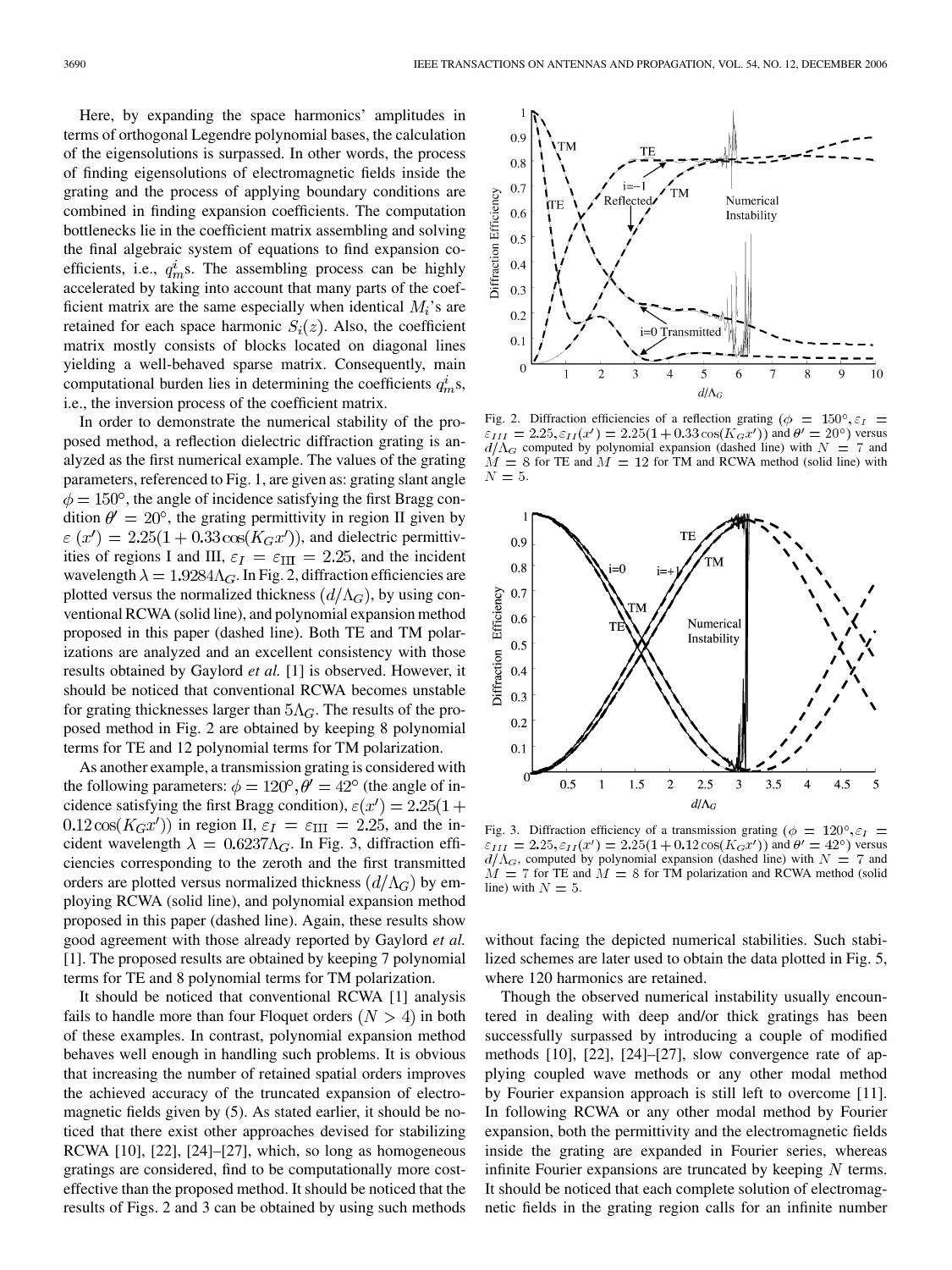

Fig. 4. Surface relief grating with rectangular grooves.



Fig. 5. Relative error in the first forward diffracted order  $DE_{31}$  versus the total number of space harmonics  $(N)$ , for the RCWA method (triangles) and the polynomial method (circles) for a lamellar grating with  $f = 0.5$ ,  $\varepsilon_I = \varepsilon_{III}$  $1.5, \varepsilon_{\text{groove}} = 1.5, \varepsilon_{\text{ridge}} = 8, \theta' = 0^{\delta}$ , and TM polarization.

of terms in Fourier expansion; therefore, none of the truncated modes can exactly satisfy Maxwell's equations and appropriate boundary conditions. However, increasing the truncation order  $N$  makes the permittivity distribution, the eigenvalues and the eigenvectors of the modal fields closer to their exact values. Increasing the truncation order  $N$ , not only makes each space harmonic involved in the electromagnetic field expansion inside the grating more precise, but also increases the number of them. This conspicuously shows how strongly twisted are the convergence rate of the permittivity expansion and that of the electromagnetic field expansion and the number of required space harmonics. In contrast, such a strong dependency is now abated by introducing a new factor  $M_i$ . The proposed method can be categorized as a non-modal method by Fourier expansion, where each one of diffraction efficiencies, i.e., the power of each scattered harmonic denoted by  $DE_{3i}(N, M)$  for transmitted orders in region III and  $DE_{1i}(N, M)$  for reflected orders in region I, is a function of both  $N$  and  $M$ . Here,  $M$  is a vector containing N values of  $M_i$ , the number of polynomial basis functions. The subscript  $i$  denotes the index of diffracted Floquet orders. Consequently, the convergence rate can be studied from two aspects, the convergence rate as a function of  $N$  and the convergence rate as a function of  $M$ . In this section, these two different convergence rates are studied and it has been shown that polynomial expansion could partially ameliorate the



Fig. 6. Relative error in the first forward diffracted order  $DE_{31}$  versus the number of polynomial basis functions  $(M)$  for  $N = 81$  indicated in Fig. 5. Parameters of the grating are the same as those used in Fig. 5.

inevitable truncation error of space harmonics. As a numerical example for studying the convergence rate, a lamellar dielectric grating is chosen with the following parameters:

In accordance to Fig. 4, the duty cycle of the binary grating  $(f)$  is 0.5, dielectric permittivity in region I and region III  $(\varepsilon_I, \varepsilon_{\text{III}})$  is 1.5, dielectric permittivity of grooves  $(\varepsilon_{\text{groove}})$  is 1.5 and that of ridge is ( $\varepsilon_{\text{ridge}}$ ) 8, incident angle  $(\theta')$  is 0° (normal incidence), and grating periodicity  $(\Lambda_G)$  being equal to the wavelength of the incoming light in free space  $(\lambda_0)$  is equal to the grating thickness and all are normalized to 1, the incident polarization is TM. This structure has three forward and three backward diffracted orders. Most of the incident power is forward transmitted. The convergence of both the presented method and that of the RCWA is demonstrated in Fig. 5 by plotting the relative error for the first forward diffracted order defined in  $(21)$  and  $(22)$  versus N-the number of retained space harmonics

$$
\varepsilon = \frac{|DE_{31}(N) - DE_{31}(201)|}{DE_{31}(201)} \times 100\tag{25}
$$

for RCWA and

$$
\varepsilon = \frac{|DE_{31}(N, M) - DE_{31}(201)|}{DE_{31}(201)} \times 100 \tag{26}
$$

for polynomial expansion method.

In the definition of relative error, the exact diffraction efficiency is assumed to be that of  $N = 201$ . For the polynomial expansion method,  $M$  is fixed at 20, i.e., a uniform distribution is assumed for all  $M_i$  such that each  $M_i$  is 20. It should be noticed that the converged results, as Fig. 5 indicates, are obtained beyond  $N = 71$  terms, whereas only three propagating orders exist. This remarkably denounces the rule of thumb according to which retaining only a few number of cutoff modes (evanescent orders) guarantees the convergence of the solution. Moreover, the numerical results obtained by following polynomial method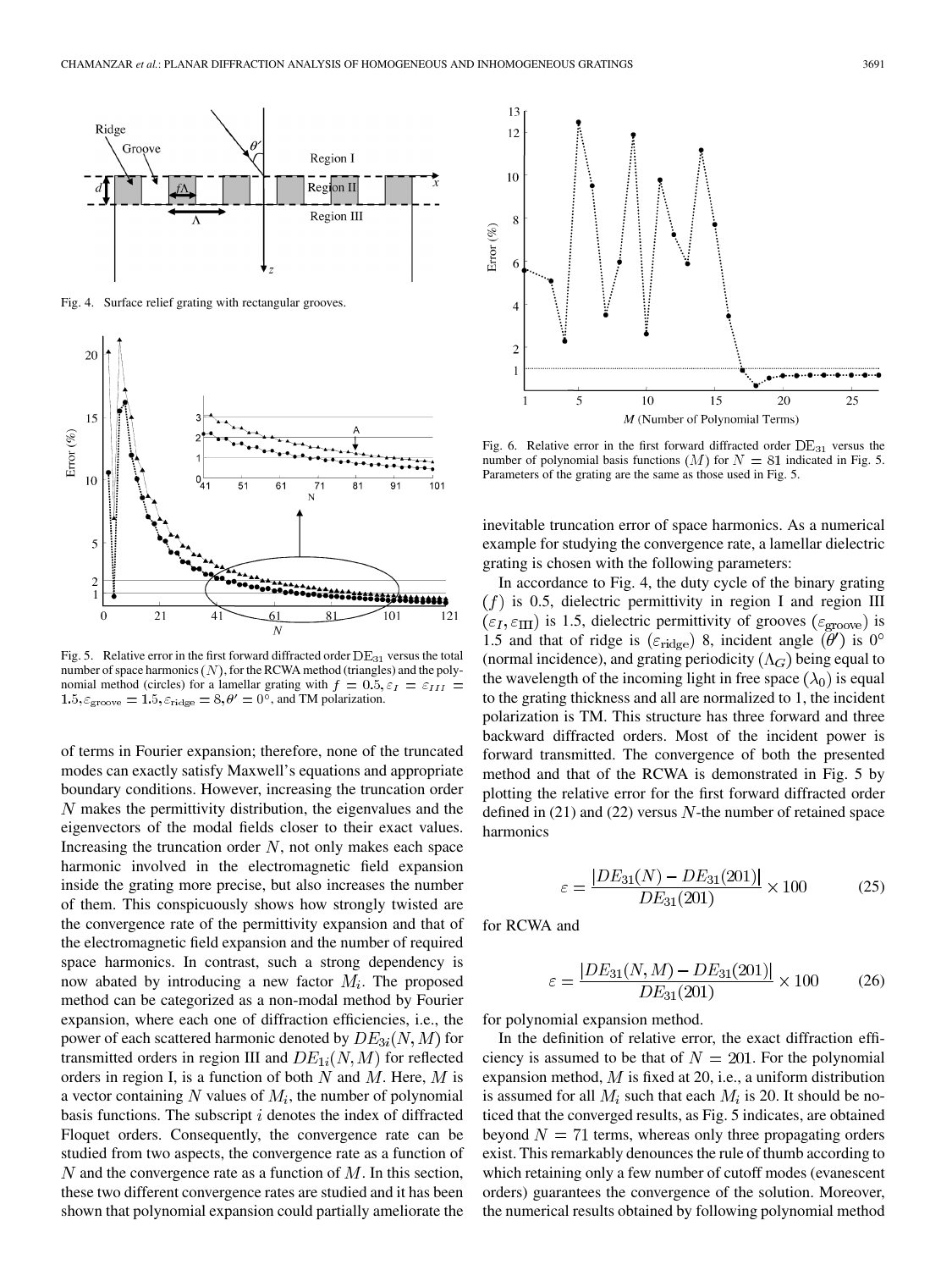TABLE I COMPARISON OF THE DIFFRACTION EFFICIENCIES AND THE RELATIVE ERROR OBTAINED BY USING THE POLYNOMIAL EXPANSION METHOD AND RCWA AT POINT A OF FIG. 5

|                     | Polynomial Method $(N=81, M=20)$ | $RCWA (N=81)$ | $RCWA(N=201)$ |
|---------------------|----------------------------------|---------------|---------------|
| $DE_{30}$           | 0.269012                         | 0.271026      | 0.265298      |
| $DE_{31}$           | 0.297091                         | 0.295604      | 0.299104      |
| $Error_{30}$        | .40%                             | 2.16%         |               |
| Error <sub>31</sub> | $0.67\%$                         | 1%            |               |

converge faster than those obtained by applying RCWA. All the same, so long as computational burden is considered, the observed effect cannot outstrip stabilized RCWA schemes already devised for analysis of homogeneous gratings. This point is further clarified in next section, where computation time of homogeneous and longitudinally inhomogeneous grating profiles are compared.

In Fig. 6, relative error defined by (21) for the first forward diffracted order is plotted versus the number of polynomial terms, namely basis functions, wherein the presented results correspond to the point A indicated in Fig. 5, i.e.,  $N$  is fixed at  $N = 81$  and each space harmonic amplitude is expanded based on M Legendre polynomials, i.e.,  $M_i = M$ . This figure shows how the solution uniformly converges beyond the point  $M = 20$ , where the error becomes negligible. As a matter of fact, keeping more than 17 orthogonal Legendre basis polynomials pins the error beneath the value of 1%. However, it should be noticed that expanding each space harmonic amplitude in terms of  $M_i = M$  terms is not necessarily the optimum choice, where different space harmonic amplitudes each of them enclosing different harmonic contents can be satisfactorily expanded by retaining different values of  $M_i$ . Therefore, finding the optimum values of  $M_i$  can potentially reduce and simplify the pertinent computation burden.

Diffraction efficiency  $DE_{31}$  and  $DE_{30}$  computed by RCWA [15] having  $N = 81$  space harmonics, and polynomial expansion method having  $N = 81$ , and  $M = 20$ , are compared with the results obtained by RCWA having  $N = 201$  [15] terms yielding the least numerical error and the results are summarized in Table I.

## IV. FURTHER EXAMPLES

In this section, some examples of homogeneous and longitudinally inhomogeneous gratings are given.

The frequency selective behavior of dielectric and metallic periodic structures has found many applications in electromagnetics. They are used as filters, polarizers, radomes and subreflectors in patch antennas [36], [37]. Here, a lamellar dielectric frequency selective surface (DFSS) is analyzed. In accordance with Fig. 4, the parameters are as follows:

The duty cycle of the binary grating  $(f)$  is 0.5, region I and region III are free space ( $\varepsilon_I$ ,  $\varepsilon_{\text{III}} = 1$ ), relative dielectric permittivity of grooves ( $\varepsilon_{\text{groove}}$ ) is 1.44 and that of ridge is ( $\varepsilon_{\text{ridge}}$ ) 2.56, incident angle  $(\theta')$  is 45°, grating periodicity  $(\Lambda_G)$  is normalized to 1, and the grating thickness is  $1.713\Lambda$ <sub>G</sub>. The incident polarization is TE. Reflectance is plotted in Fig. 7 versus normalized frequency  $K_0 d$  (solid line), where  $K_0$  is the free space wavenumber. Total reflection occurs at two resonant normalized frequencies of 5.32 and 5.83. The result obtained by  $N = 9$  and

 $0.8$  $0.6$ Reflectance  $0.4$  $m=+0.1\frac{3}{12}$  $m=-0.1$  $0.2$ 5.4 5.5 5.6 5.8  $5.1$ 5.2 5.3 5.7 5.9  $6.1$  $K_0d$ 

Fig. 7. Reflectance versus the normalized frequency for the dielectric frequency selective grating: , and  $\theta' = 45^{\circ}$ . Solid lines: Homogeneous case  $(m = 0)$ , Dashed lines:  $m = -0.1$ , Dotted lines:  $m = +0.1$ .

 $M = 8$ , perfectly agrees with that presented in [38] by Bertoni *et al.* and [36] by Coves *et al.*

It has been reported that the spectral response of such frequency selective structures can be altered by using inhomogeneous dielectrics in the structure of a metallic grating [39]. Inhomogeneous gratings are also investigated in [40] by Forslund *et al.*, where a wave-splitting approach is used for analysis. Here, a specific example of such a structure having an inhomogeneous ridge permittivity of linear variation from  $z = 0$  to  $z = d$ .  $\varepsilon_{\text{ridge}} = 2.56(1 + m(z/d))$  is analyzed, where the capability of tuning the reflection spectrum by altering  $m$  is clearly demonstrated. Other parameters are the same as the previous example. In Fig. 7 the reflectance is plotted for  $m = -0.1$  (dashed line) and  $m = +0.1$  (dotted line). It can be seen that the location of the resonant frequencies is moved towards higher frequencies for positive  $m$  and towards lower frequencies for negative  $m$ .

As already discussed in Section II-B, each Fourier component of the permittivity profile is a function of  $z$ , and the set of coupled wave (7) becomes a shift variant one, for which a general closed form solution is not always available. However, the set of shift variant coupled wave (7) can be solved by breaking the inhomogeneous structure into approximating homogeneous sublayers. Here, by using a recursive property of Legendre polynomials introduced in Section II-B.  $B$ , the  $z$  dependent coefficients can be absorbed in the Legendre expansion of space harmonics. This way the structure is holistically analyzed and computationally intensive multilayer analysis is not needed anymore. The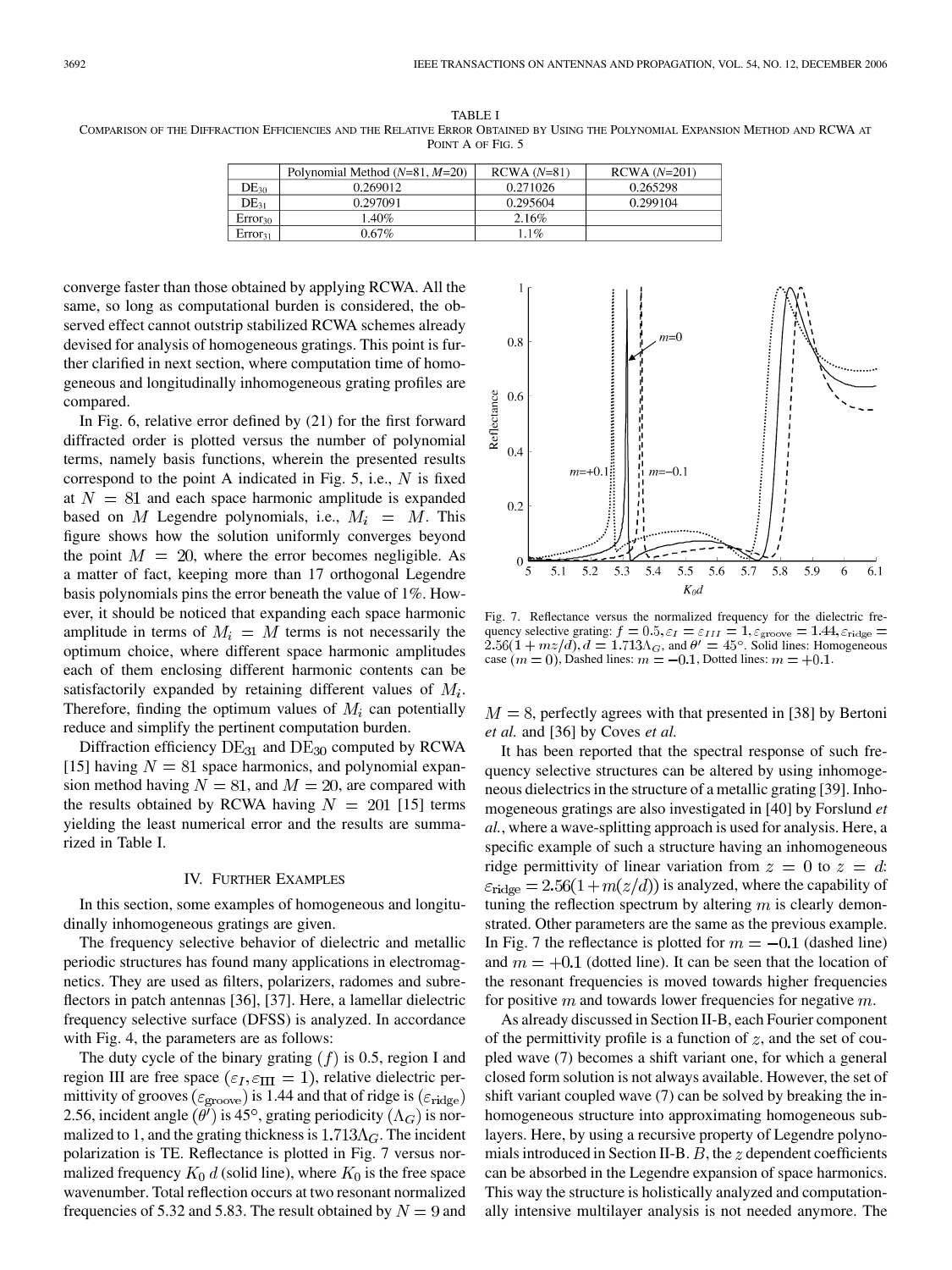

Fig. 8. Permittivity profile of a two-dimensional grating.

computation time of the overall response with 0.001 normalized frequency steps using a Pentium IV 2.4 GHz personal computer is 372.06 s for the homogeneous case, i.e.,  $m = 0$ , and 510.61 s for the inhomogeneous cases of  $m = -0.1$  and  $m = 0.1$ . It can be seen that the extra computational burden demanded for the analysis of inhomogeneity is not so much. In contrast, so long as conventional methods like RCWA are applied, introducing longitudinal inhomogeneity in the refractive index profile of gratings calls for considerable extra computational load compared to the run time of homogeneous structures. This can be explained by considering how the extra time is imposed by staircase approximation of the permittivity profile and the corresponding multilayer analysis of the inhomogeneous structure. As already emphasized, the RCWA method is superior to the proposed approach in the case of homogeneous grating. In this particular example, RCWA can be stably employed to obtain the reflectance within a much less computation time of 8.45 s for  $m = 0$ . Yet, the run time of analyzing the inhomogeneous case, i.e.,  $m \neq 0$ , by applying RCWA method is at least expected to be comparable with that of our proposed method.

Another example is a two-dimensional grating of finite thickness. The permittivity of the proposed structure, shown in Fig. 8, varies as

$$
\varepsilon(x,z) = 2 + \left(0.1 + 0.2\sin\left(\frac{6\pi z}{d}\right)\right)\cos(K_G x). \tag{27}
$$

Here, the incident angle  $(\theta')$  is 45°, grating periodicity  $(\Lambda_G)$  is normalized to 1, and  $d = 1.713\Lambda_G$ . Reflectance and transmittance are plotted in Fig. 9 versus normalized frequency  $K_0$  d, where  $K_0$  denotes the free space wavenumber. The numerical results are obtained by  $N = 5$  and  $M = 15$ , where the whole structure is analyzed by using the methodology introduced in Section II-B. The spectral response of Fig. 9 obtained in 52.46 s for 0.0003 normalized frequency steps using a Pentium IV 2.4 GHz personal computer, shows the efficacy of the proposed approach for analyzing such structures. This structure, with its sharply selective reflection and transmission response, can find applications in designing notch filters and multiplexers.



Fig. 9. Reflectance and transmittance of the two-dimensional grating introduced in Fig. 8, obtained by  $N = 5$  and  $M = 15$ .

#### V. CONCLUSION

In this paper, a polynomial expansion of electromagnetic fields amplitudes for grating diffraction analysis has been reported, and the formulation for the general case of planar slanted gratings has been derived. Both TE and TM polarizations have been addressed where any other incident polarizations can be considered as a superposition of these two orthogonal polarizations. This new method is based on Legendre polynomial expansion rather than the conventional modal analysis in which space harmonic amplitudes of the fields are expanded in terms of the eigenvectors of the coefficient matrix defined by rigorous coupled wave equations. To verify the proposed method, the results of our analysis have been compared with other results previously reported. It is also shown that the proposed polynomial expansion method yields reliable and stable results. Convergence rate of the proposed method is studied and is compared with that of RCWA, where the conventional rule of thumb for choosing the total number of space harmonics is criticized. Frequency selective structures and absorption gratings are also investigated to demonstrate the applicability of the proposed method. This method is particularly useful for analysis of inhomogeneous gratings, where shift variant state space equations do not have a general closed form solution. Though such inhomogeneous gratings can be decomposed into approximative gratings of homogeneous profiles, the total structure can be wholly analyzed by solving the shift variant equations using the proposed polynomial expansion approach. Such an entire analysis of inhomogeneous structures can be carried out within a reasonable time. This is the case in which the proposed approach shows especial efficiency from different aspects of computation burden, numerical stability, convergence, and generality.

#### **REFERENCES**

[1] T. K. Gaylord and M. G. Moharam, "Analysis and applications of optical diffraction by gratings," *Proc. IEEE*, vol. 73, pp. 894–937, May 1985.